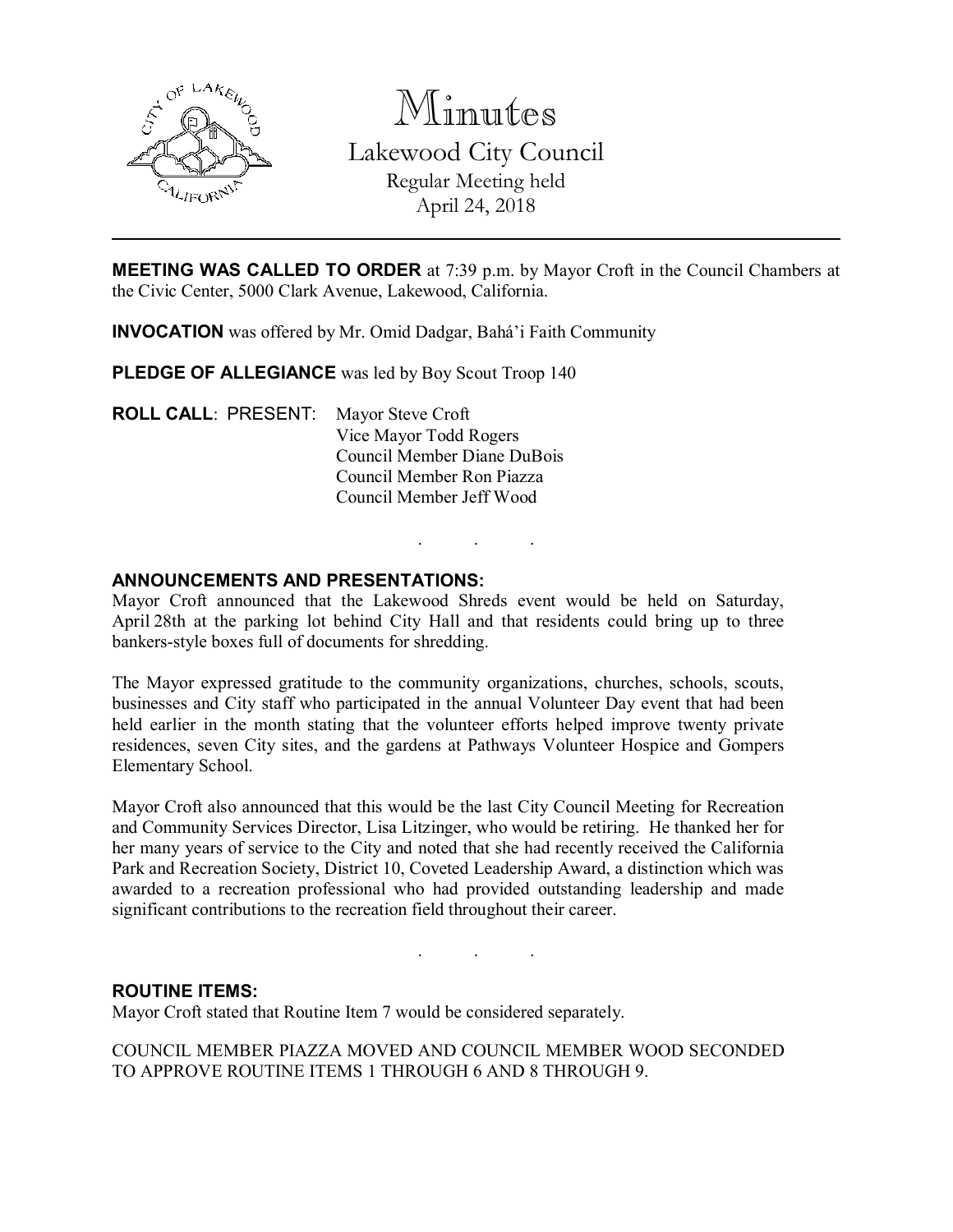## ROUTINE ITEMS: - Continued

- RI-1 Approval of Minutes of the Meetings held March 27, and April 10, 2018
- RI-2 Approval of Personnel Transactions
- RI-3 Approval of Registers of Demands
- RI-4 Report of City Council Committees' Activities
- RI-5 Approval of Monthly Report of Investment Transactions March 2018
- RI-6 Approval of Appointment to Lakewood Project Shepherd Board
- RI-8 RESOLUTION NO. 2018-14; A RESOLUTION OF THE CITY COUNCIL OF THE CITY OF LAKEWOOD ADOPTING A LIST OF PROJECTS FOR FISCAL YEAR 2018-19 FUNDED BY SB 1: THE ROAD REPAIR AND ACCOUNTABILITY ACT OF 2017
- RI-9 Approval of Amendment to Subrecipient Agreement with Gateway Region Integrated Regional Water Management Joint Powers Authority for the Prop. 84 Grant - Paramount Boulevard Drainage and Landscape Project

UPON ROLL CALL VOTE, THE MOTION WAS APPROVED:

AYES: COUNCIL MEMBERS: Piazza, DuBois, Rogers, Wood and Croft NAYS: COUNCIL MEMBERS: None

RI-7 RESOLUTION NO. 2018-13; A RESOLUTION OF THE CITY COUNCIL OF THE CITY OF LAKEWOOD OPPOSING THE TAX FAIRNESS, TRANSPARENCY AND ACCOUNTABILITY ACT OF 2018

Vice Mayor Rogers explained that the Tax Fairness, Transparency and Accountability Act of 2018 was a proposed ballot measure currently being circulated that had achieved 25% of the signatures required to qualify for the November 2018 statewide ballot. He stated for the record that the City Council supported tax fairness, transparency and accountability and felt that while those were sentiments they could get behind, the proposed measure was flawed in that it would restrict the ability of local government to impose fees or charges. He reported that both he and the Mayor, who served on the Intergovernmental Relations Committee, had reviewed the specifics of the proposed measure and determined it would limit the ability to provide basic, essential services to the community. He concluded by reiterating that although he supported the philosophy behind the initiative, the measure would make life in Lakewood more difficult and that he would, therefore, vote to approve the resolution to oppose it.

Council Member Piazza concurred with the Vice Mayor's comments and added that the proposed initiative would be unfavorable for the City.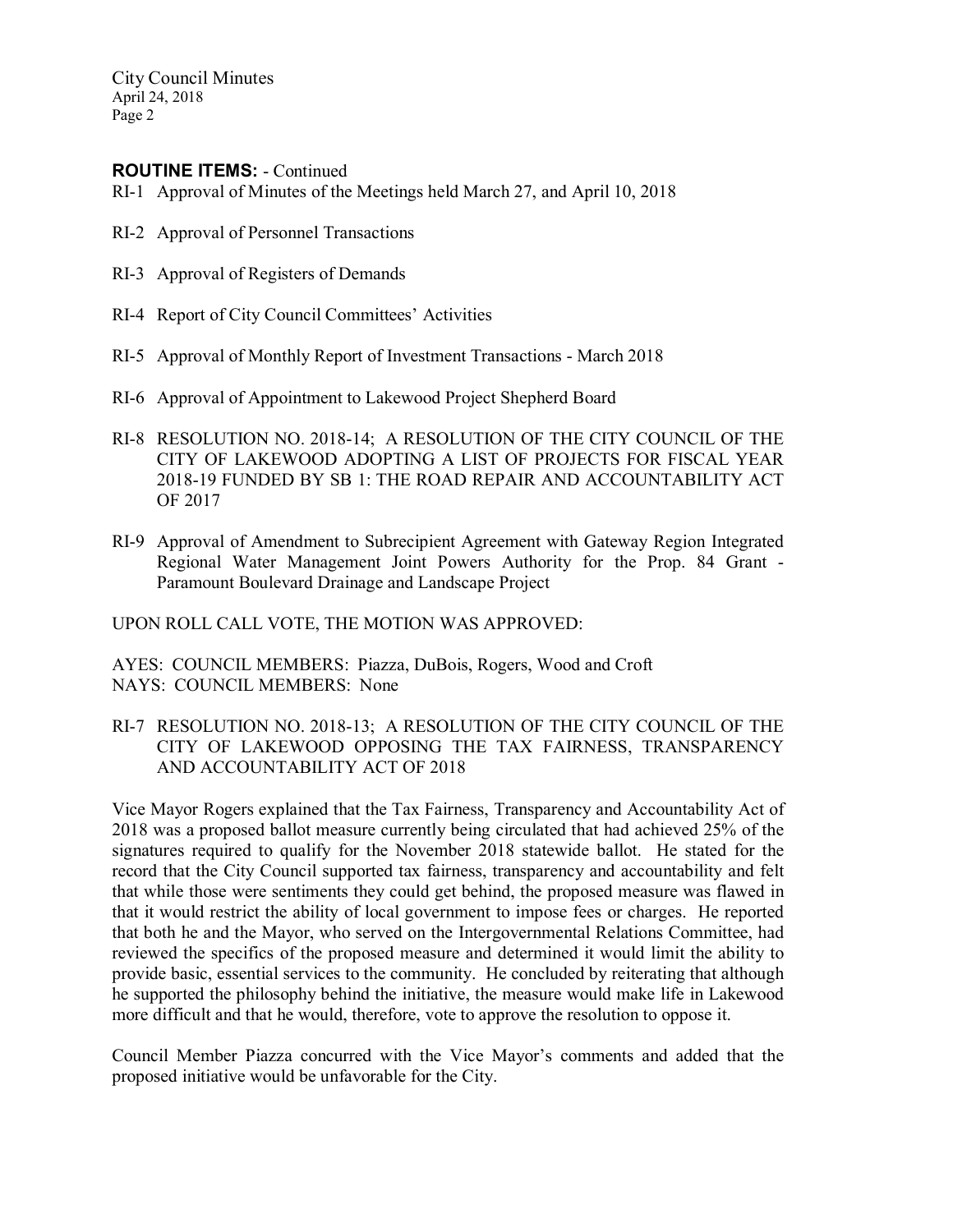#### ROUTINE ITEMS: - Continued

VICE MAYOR ROGERS MOVED AND COUNCIL MEMBER PIAZZA SECONDED TO ADOPT RESOLUTION NO. 2018-3. UPON ROLL CALL VOTE, THE MOTION WAS APPROVED:

. . .

AYES: COUNCIL MEMBERS: Piazza, DuBois, Rogers, Wood and Croft NAYS: COUNCIL MEMBERS: None

## 3.1 • GENERAL PLAN ANNUAL PROGRESS REPORT

Patrick McGuckian, Assistant Director of Community Development, displayed slides and gave a report based on the memo in the agenda. He provided a brief report based on the material in the agenda and stated that the Annual Progress Report on the City's General Plan was mandated by State law with the intent to show the status of the General Plan and the progress in its implementation. He reviewed some of the data from the report showing Median Home Prices over a period of years and Building Permits Issued. He concluded by stating that the Planning and Environment Commission recommended that the City Council receive and file the 2017 General Plan Annual Progress Report and direct staff to submit the report to the Department of Housing and Community Development and to the Governor's Office of Planning and Research.

Responding to questions from Council Member DuBois pertaining to the number of housing units, Mr. McGuckian stated that in addition to the excess well properties that were sold, there had been a significant increase in the number of residents enhancing and expanding the existing housing stock and that those figures combined with multi-family housing units helped to achieve the plan's goals.

COUNCIL MEMBER DUBOIS MOVED AND COUNCIL MEMBER WOOD SECONDED TO APPROVE STAFF'S RECOMMENDATIONS. UPON ROLL CALL VOTE, THE MOTION WAS APPROVED:

AYES: COUNCIL MEMBERS: Piazza, DuBois, Rogers, Wood and Croft NAYS: COUNCIL MEMBERS: None

### 3.2 • ADOPTING HAZARD MITIGATION PLAN

Senior Planner Paul Kuykendall made a presentation based on the memo in the agenda and reported that Congress had passed the Disaster Mitigation Act of 2000 to provide assistance to local and state governments in reducing repetitive disaster damage and required preparation of a Hazard Mitigation Plan. A Hazard Mitigation Plan reviewed each hazard that posed risk to the community and identified goals, objectives, and action items for reducing hazard risks. The current Hazard Mitigation Plan had been adopted in August 2011, and the update was prepared in-house with the assistance of Goettel & Associates.

. . .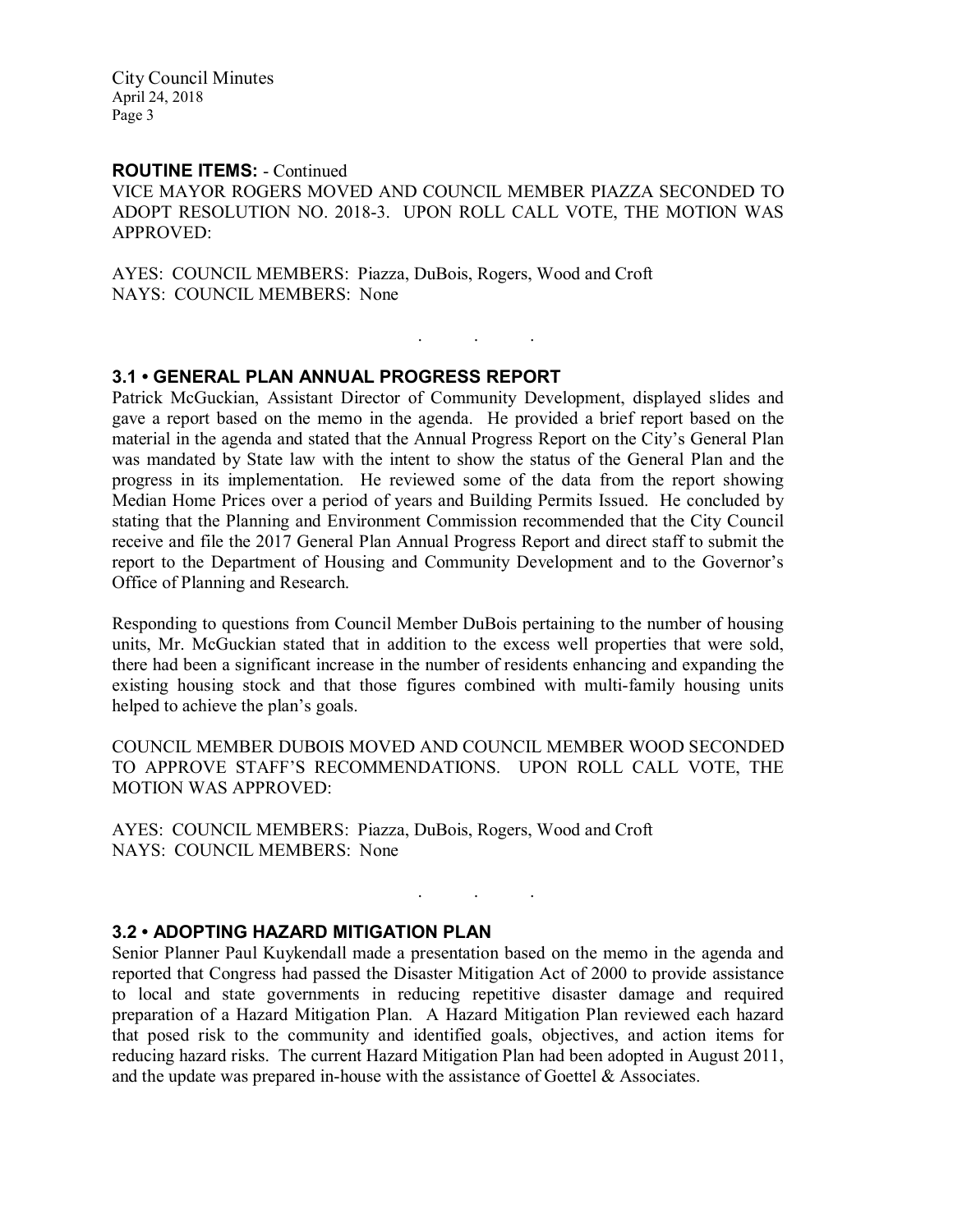# 3.2 • ADOPTING HAZARD MITIGATION PLAN - Continued

The City Council approved the draft Plan in 2016 and directed that it be sent to the Office of Emergency Services (OES) and the Federal Emergency Management Agency (FEMA) for review. FEMA required minor revisions and had determined that the plan was eligible for final approval pending adoption by the City Council. Portions of the approved Plan would be incorporated into the update of the General Plan (Safety Element). He noted that an approved Hazard Mitigation Plan was a requirement to be eligible for Federal assistance in the event of a natural disaster and must be updated every five years. It was the recommendation of staff that the City Council adopt the proposed resolution and direct staff to submit the approved Hazard Mitigation Plan to FEMA.

Council Member Wood inquired whether the local high schools, which were not included in the City's plan, would be set up as shelters to be included in the list of essential facilities under the school districts' plans. Mr. Kuykendall responded by stating that the definitions for critical and essential facilities had been combined into critical facilities, which were those facilities necessary for emergency response, public safety, recovery activities, and hospitals. He clarified that school districts would adopt their own Hazard Mitigation Plan and would most likely include school facilities in their listing of critical and essential facilities.

RESOLUTION NO. 2018-15; A RESOLUTION OF THE CITY COUNCIL OF THE CITY OF LAKEWOOD ADOPTING THE CITY OF LAKEWOOD HAZARD MITIGATION PLAN AND DIRECTING THE SAME TO BE SUBMITTED TO THE FEDERAL EMERGENCY MANAGEMENT AGENCY FOR REVIEW AND APPROVAL

COUNCIL MEMBER PIAZZA MOVED AND COUNCIL MEMBER DUBOIS SECONDED TO ADOPT RESOLUTION NO. 2018-15. UPON ROLL CALL VOTE, THE MOTION WAS APPROVED:

 $\mathbf{r}$  .  $\mathbf{r}$  ,  $\mathbf{r}$  ,  $\mathbf{r}$  ,  $\mathbf{r}$  ,  $\mathbf{r}$  ,  $\mathbf{r}$  ,  $\mathbf{r}$ 

AYES: COUNCIL MEMBERS: Piazza, DuBois, Rogers, Wood and Croft NAYS: COUNCIL MEMBERS: None

### 3.3 • PAN AM FIESTA 2018

The Recreation and Community Services Director displayed slides and made a presentation based on the report in the agenda. She explained that the Pan Am Fiesta would be held at Mayfair Park beginning Thursday, May 10, and concluding on Sunday, May 13. She stated that the Fiesta would include a welcome and flag ceremony, children's cultural booth, historical display, food booths, craft show display booths, amusement rides, and live entertainment. She noted that shuttle services would be provided from the Civic Center parking lot. She reported that the event would be kicked off by the El Comienzo Luncheon, where the Pan American Association would award their annual scholarships. She concluded by inviting residents to attend the family-friendly event.

Mayor Croft encouraged residents to attend the event and noted that many generations of the Lakewood community had participated in the Pan Am Fiesta.